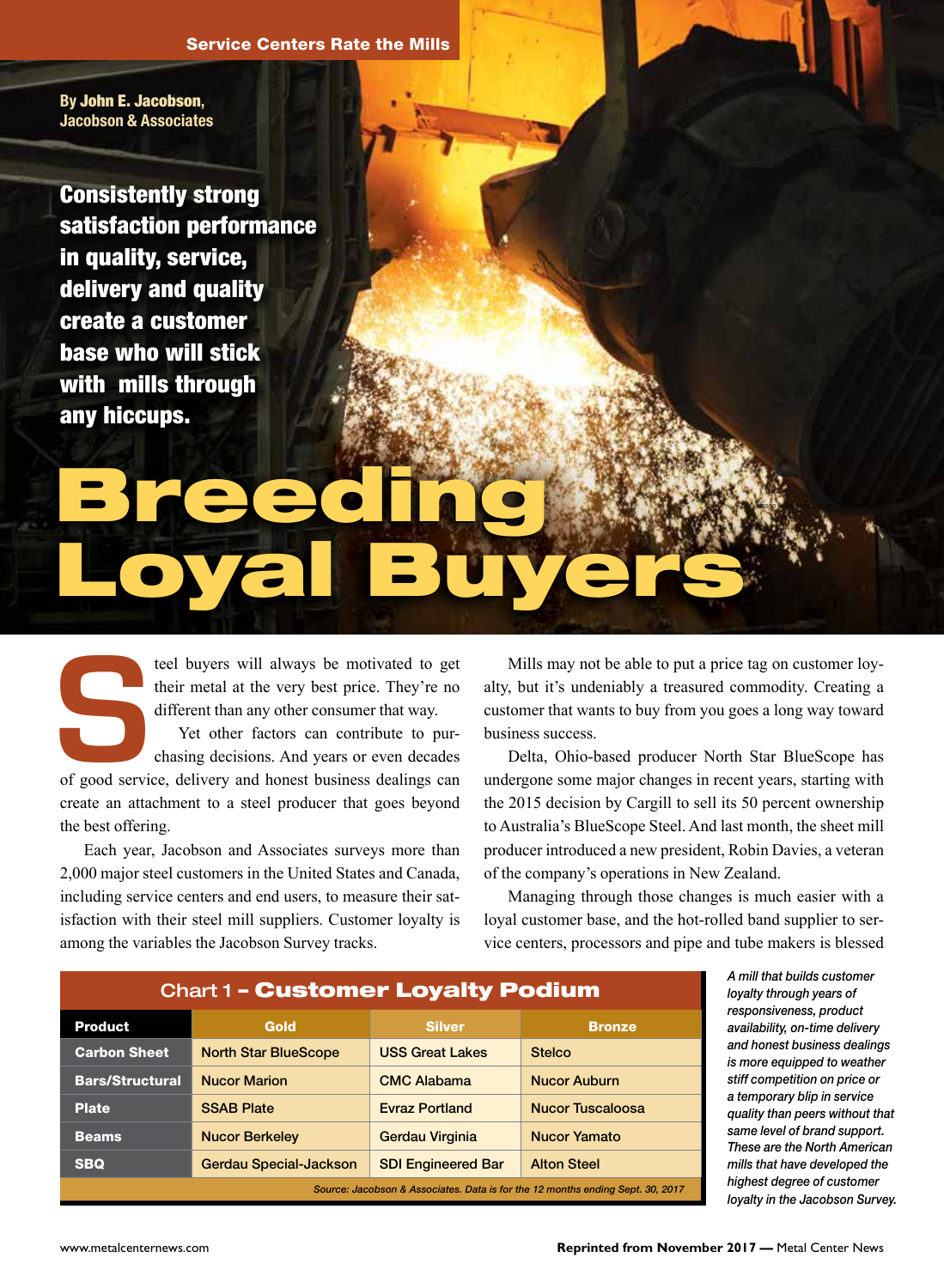# The Leaders ...

### and Customer Comments on What Makes Them Different

### Sheet Producer

### North Star BlueScope

Morth Star BlueScope Steel is our major supplier. They are reliable. Strengths for NS BlueScope are quality, on-time delivery and customer service. The weakness for NS Blue-Scope is the diversity of products offered.

Morth Star BlueScope is an excellent supplier – they provide a quality product; on-time delivery is excellent; communication is timely; and their website is the best.

 $\blacksquare$  North Star delivers material on time, has very helpful and attentive inside and outside sales staff, and usually produces high-quality material. On occasion, they will produce a coil that has quality issues, but their quality team is very responsive and the matter is usually handled quickly. The only complaint I have is that sometimes the mill is not super responsive to price negotiation.

Morth Star BlueScope is always reliable – their delivery and quality of the product is always top notch. NSB needs to expand into downstream products such as HRPO.

Morth Star Steel Delta is our major supplier – they are superior with strengths in uniform quality, surface, gauge control, response time and flexibility.

### SBQ Producer

### SDI Engineered Bar

 $\blacksquare$  SDI Pittsboro is evolving; they continually evolve to meet your needs.

SDI Indiana is well trained and well run.

■ Steel Dynamics has great quality, competitiveness, and on time delivery, and great customer service.

**M SDI Pittsboro is a good quality mill.** SDI's price is really good but everyone could be better. I mostly use mill websites for order status.

 $\blacksquare$  SDI Pittsboro is easy to work with.

### Bar/Structurals

### CMC South Carolina

■ CMC Cayce, SC has great customer service and e-commerce. Unfortunately, freight drives prices up.

■ CMC Cayce, SC is a progressive supplier; their strengths are inventory availability, responsiveness and proximity. CMC's online status of shipments could be faster.

 $\Box$  CMC Cayce is easy to deal with; their product quality is good stuff; and their price is very competitive. There have been rail issues recently.

**M CMC South Carolina is eager and very** helpful in maintaining inventory, but their pricing needs to be adjusted lower.

**M** I love the new website feature that CMC put in where you can track the truck if it doesn't show up when scheduled.

### Plate Producer

### Nucor Hertford

 $\blacksquare$  Nucor Hertford is very quick to respond to customer needs.

 $\blacksquare$  Nucor Hertford is the leader, but they are not as quick to respond on price.

**M** Nucor Plate Hertford is responsive. This past year Nucor has turned the corner on improved quality and their delivery performance has become Number 1 in the industry.

 $\blacksquare$  Nucor Hertford is a strong mill that supports customers. Strengths are that they are a good mill, low-cost producer, responsive and responsible in the market. Weakness for Nucor Hertford is that they are too lean in some areas.

 $\blacksquare$  Nucor Hertford is our major supplier – they are a domestic provider for stock and projects.

### Beam Producer

### Nucor Yamato

 $\blacksquare$  Nucor Yamato is in charge; they are King Nucor. Nucor Yamato has a very user-friendly web site.

 $\blacksquare$  Nucor Yamato is efficient; they are usually on par with the market on price competitiveness and their inside sales does a pretty good job.

 $\blacksquare$  They are the most dependable, they are a good partner and easy to do business with. Nucor Yamato has an excellent rolling schedule.

Nucor Yamato has very good quality and is dependable. They are not always a good partner, but I believe that they are working hard to fix that issue.

 $\blacksquare$  Nucor Yamato's strengths are their inside sales and outside sales team, product line and rolling schedule.

Nucor Yamato has very good quality at a fair price and they have a very good inside sales contact. They have no weaknesses.

in that regard. The company earned the highest marks for Customer Satisfaction among sheet producers in the most recent Jacobson survey.

Rounding out the top performing sheet producers in customer loyalty are U.S. Steel Great Lakes, Stelco, Arcelor-Mittal Dofasco, Big River Steel, USS-POSCO Industries, ArcelorMittal Burns Harbor, California Steel Industries, NLMK Pa., Nucor Decatur, Nucor Crawfordsville, SDI Columbus and SDI Butler.

The inclusion of Big River Steel is noteworthy, given the company's recent entry into the steel production marketplace.

*John Jacobson is president of Jacobson & Associates, Greensboro, N.C. The Jacobson Survey has been measuring steel customer satisfaction for the past 25 years. He can be reached at (847) 735-7250 or via email at jej@jacobsonsteel.com.*

The Arkansas-based producer didn't deliver its first coil until December 2016, less than 12 months ago.

Minimill giant Nucor has earned significant loyalty in the bar/structural market, with the Charlotte-based company occupying seven of the 13 ranked spots in the survey. Nucor's Marion, Ohio, facility topped the list, with Auburn (third), Texas (fourth), Seattle (fifth), South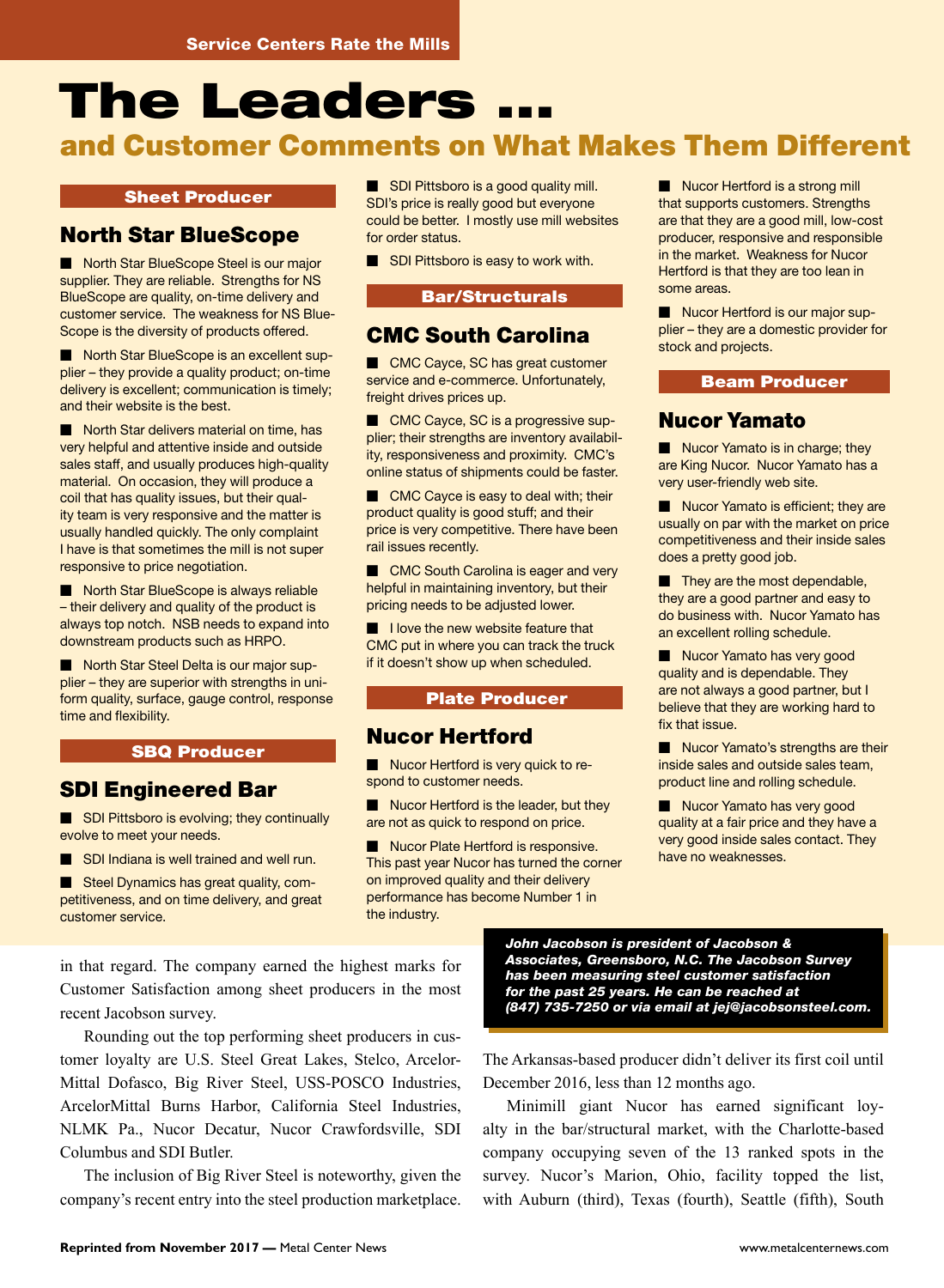Carolina (sixth), Jackson (eighth) and Birmingham (12th) also earning high loyalty marks.

The rest of the list included CMC Alabama, the runnerup in the category, Bayou Steel (seventh), Gerdau Whitby (ninth), SDI Roanoke Bar (10th), CMC South Carolina (11th) and CMC Texas (13th).

Among plate producers, SSAB Plate topped the list,

followed by Evraz Portland, Nucor Tuscaloosa and ArcelorMittal Burns Harbor Plate.

Nucor Berkeley earned the highest loyalty marks among beam mills, followed by Gerdau Virginia and Nucor Yamato. Among North America's SBQ producers, Gerdau's Special – Jackson facility topped the list, followed by SDI Engineered Bar, Alton Steel and Gerdau Special – Monroe. ■

### Most Improved Suppliers

### Most Improved Suppliers in Overall Customer Satisfaction by Product Category

#### Sheet Producers

- 1. USS-POSCO Industries
- 2. ArclorMittal Burns Harbor
- 3. Stelco
- 4. ArcelorMittal Dofasco
- 5. Algoma
- 6. ArcelorMittal Indiana Harbor
- 7. AK Steel
- 8. USS Great Lakes
- 9. North Star BlueScope
- 10. AM/NS Calvert

### Bar/Structurals Producers

- 1. Nucor Jackson
- 2. Bayou Steel Group
- 3. Nucor Birmingham
- 4. Nucor Nebraska
- 5. Nucor Kankakee
- 6. Nucor Marion
- 7. Nucor Seattle
- 8. Nucor Auburn
- 9. Nucor Texas
- 10. Gerdau Jackson

### SBQ Producers

- 1. Gerdau Special Monroe
- 2. Gerdau Special Jackson
- 3. Republic Steel

### Beam Producers

- 1. Gerdau Midlothian
- 2. Nucor Yamato
- 3. Gerdau Virginia

*The most improved mills are those with the highest percentage increase in overall customer satisfaction scores for the 12 months ending Sept. 30, 2017. Companies are listed in order from highest to lowest in percentage improvement.*

### Loyalty Index Ranking

#### Highest Ranked Mills in Customer Loyalty by Product Category

### Sheet Producers

- 1. North Star BlueScope
- 2. USS Great Lakes
- 3. Stelco
- 4. ArcelorMittal Dofasco
- 5. Big River Steel
- 6. USS-POSCO Industries
- 7. ArcelorMittal Burns Harbor
- 8. CSI
- 9. NLMK PA
- 10. Nucor Decatur
- 11. Nucor Crawfordsville
- 12. SDI Columbus
- 13. SDI Butler

### Bar/Structurals Producers

- 1. Nucor Marion
- 2. CMC Alabama
- 3. Nucor Auburn
- 4. Nucor Texas
- 5. Nucor Seattle
- 6. Nucor South Carolina
- 7. Bayou Steel Group
- 8. Nucor Jackson
- 9. Gerdau Whitby
- 10. SDI Roanoke Bar
- 11. CMC South Carolina
- 12. Nucor Birmingham
- 13. CMC Texas

*Companies rated the best in customer loyalty are listed in order from the highest ranked in each product category.*

*Source: Jacobson & Associates. Data is for the 12 months ending Sept. 30, 2017.*

### Plate Producers

- 1. SSAB Plate
- 2. Evraz Portland
- 3. Nucor Tuscaloosa

4. ArcelorMittal Burns Harbor Plate

#### Beam Producers

- 1. Nucor Berkeley
- 2. Gerdau Virginia
- 3. Nucor Yamato

### SBQ Producers

- 1. Gerdau Special Jackson
- 2. SDI Engineered Bar
- 3. Alton Steel
- 4. Gerdau Special Monroe